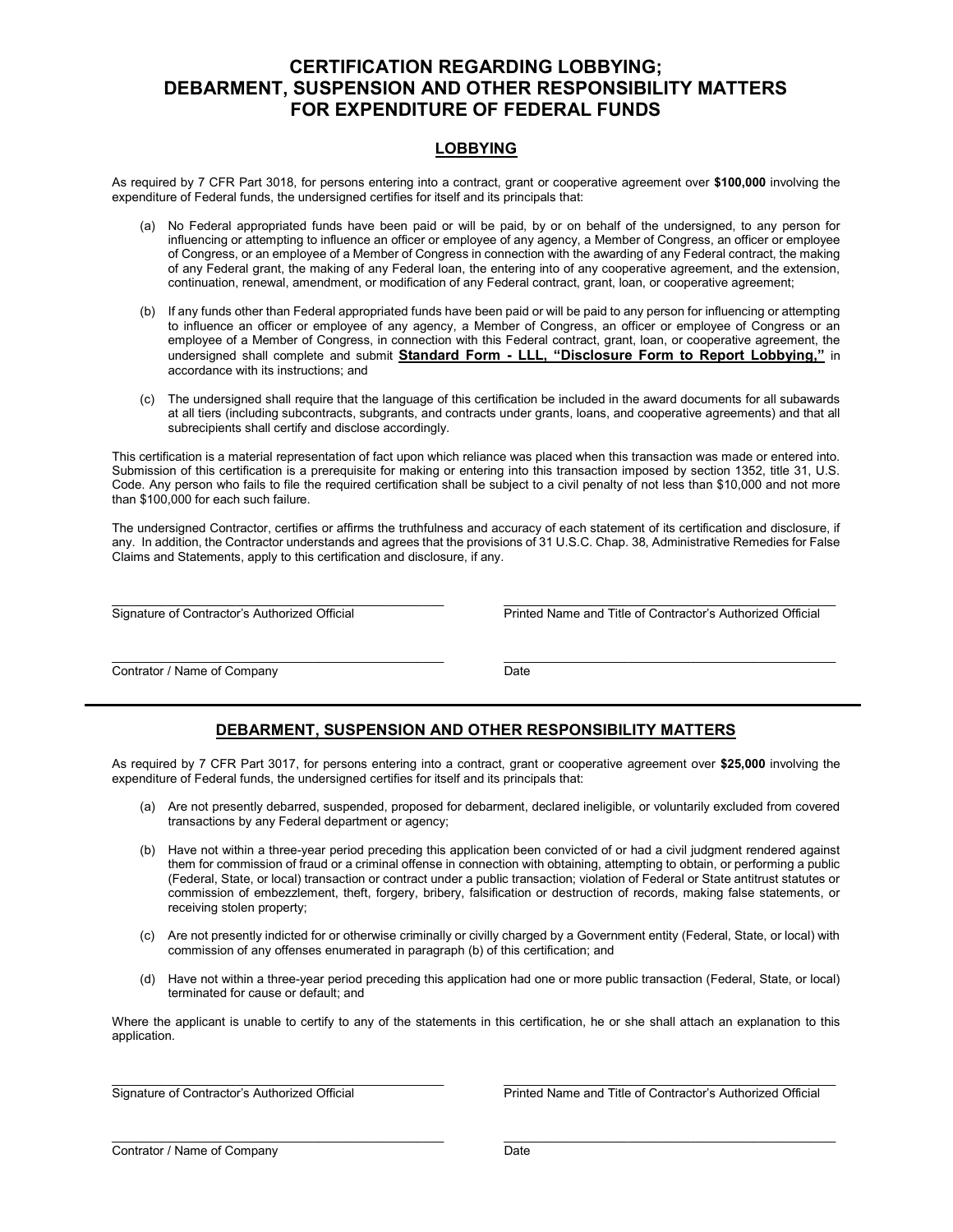# **Disclosure of Lobbying Activities**

Complete this form to disclose lobbying activities pursuant to 31 U.S.C. 1352 (See reverse for public burden disclosure)

 $\overline{1}$ 

| 1. Type of Federal Action:<br>a. contract<br>b. grant<br>c. cooperative agreement<br>d. loan<br>e. loan guarantee<br>f. Ioan insurance                                                                                                                                                                                                                                                                                                                                                                                                                                                                                                        | 2. Status of Federal<br><b>Action:</b> | a. bid / offer /<br>application<br>b. initial award<br>c. post-award                                                | 3. Report Type:<br>a. initial filing<br>b. material change<br>For material change only:<br>Year ____________ quarter _________<br>Date of last report___________ |  |
|-----------------------------------------------------------------------------------------------------------------------------------------------------------------------------------------------------------------------------------------------------------------------------------------------------------------------------------------------------------------------------------------------------------------------------------------------------------------------------------------------------------------------------------------------------------------------------------------------------------------------------------------------|----------------------------------------|---------------------------------------------------------------------------------------------------------------------|------------------------------------------------------------------------------------------------------------------------------------------------------------------|--|
| 4. Name and Address of Reporting Entity:<br>_ Prime ___ _ _ Subawardee<br>Tier_______, if Known:                                                                                                                                                                                                                                                                                                                                                                                                                                                                                                                                              |                                        | 5. If Reporting Entity in No. 4 is Subawardee,<br>Enter Name and Address of Prime:                                  |                                                                                                                                                                  |  |
| <b>Congressional District, if known:</b><br>6. Federal Department/Agency:                                                                                                                                                                                                                                                                                                                                                                                                                                                                                                                                                                     |                                        |                                                                                                                     | <b>Congressional District, if known:</b><br>7. Federal Program Name/Description:<br>CFDA Number, if applicable:                                                  |  |
| 8. Federal Action Number, if known:                                                                                                                                                                                                                                                                                                                                                                                                                                                                                                                                                                                                           |                                        | 9. Award Amount, if known:<br>\$                                                                                    |                                                                                                                                                                  |  |
| 10. a. Name and Address of Lobbying<br><b>Registrant</b><br>(if individual, last name, first name, MI):                                                                                                                                                                                                                                                                                                                                                                                                                                                                                                                                       |                                        | b. Individuals Performing Services (including<br>address if different from No. 10a)<br>(last name, first name, MI): |                                                                                                                                                                  |  |
| 11. Information requested through this form is authorized by<br>Title 31 U.S.C. Section 1352. This disclosure of lobbying<br>activities is a material representation of fact upon which<br>reliance was placed by the tier above when this transaction<br>was made or entered into. This disclosure is required<br>pursuant to 31 U.S.C. 1352. This information will be reported<br>to the Congress semi-annually and will be available for public<br>inspection. Any person who fails to file the required<br>disclosure shall be subject to a civil penalty of not less than<br>\$10,000 and not more than \$100,000 for each such failure. |                                        | Signature: Signature:<br>Telephone No.: _____________<br>Date:                                                      |                                                                                                                                                                  |  |